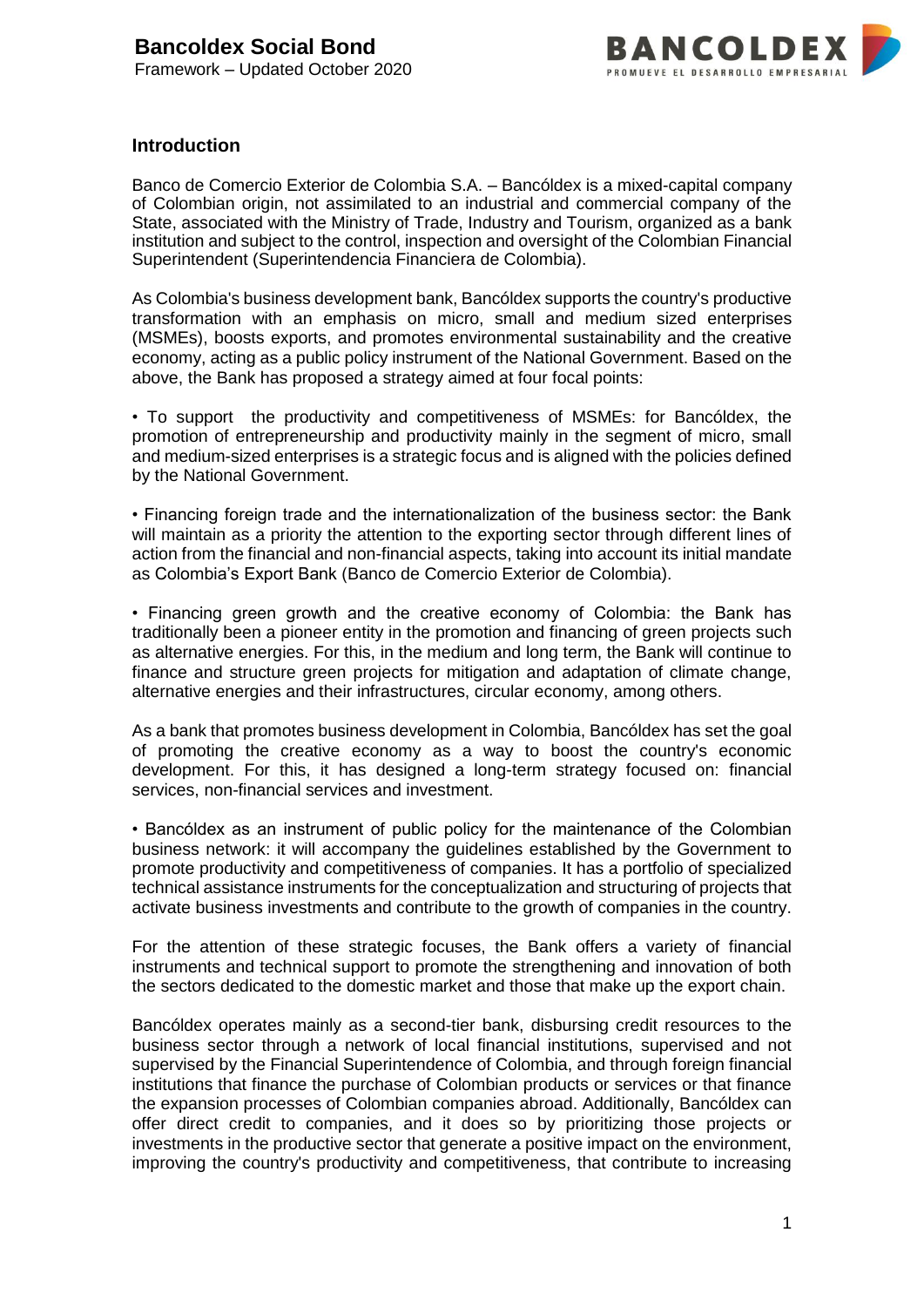

exports or that contribute to the modernization of its production process, among other aspects.

As an instrument of public policy of the National Government, Bancóldex is aligned with the National Development Plan 2018-2022, "Pact for Colombia, pact for equity that seeks to achieve social and productive inclusion, through entrepreneurship and legality.

Within the pillars of the Plan, such entrepreneurship contemplates that economic growth will be enhanced by an environment favorable to the creation and consolidation of a solid and competitive business fabric, where Bancóldex has a stake through financing for SMEs in the country.

In the same sense, the Ministry of Commerce, Tourism Industry, within the framework of its Sectorial Strategic Plan 2019-2022, includes a strategic objective called "Productivity and Innovation" which seeks to increase the productivity of companies and generate economic growth and development , where Bancóldex is represented through financing to micro, small and medium-sized companies. Likewise, Bancóldex participates in this objective by investing in venture capital funds in order to facilitate the scaling-up of highpotential ventures.

As previously mentioned, Bancoldex has had an important relationship with the entities oriented to microenterprise credit (Entities Oriented to Microenterprise Credit - EOCM in Spanish), with the aim to strengthen the network of intermediaries through which microenterprises can access credit. Bancoldex started assisting microenterprises through 26 EOCM and currently works with 74 EOCM, covering approximately 700 municipalities, most of which have very little or no exposure to the traditional financial system.

To achieve this goal, Bancoldex has developed and put in place a rigorous and reliable methodology that allows the Bank to understand the characteristics and forms of operation of this segment, in each of the country's regions.

One of the main services Bancoldex offers to the microenterprenurial segment, are tailor made credits that take into account the necessities of this type of enterprises as wells as of the needs of the entities that target this segment as follows:

- Lines of credit launched exclusively for micro and small enterprises, separating them from all other segments that may have a bigger access to credit, to guarantee that the resources actually reach the smallest companies.
- Bancoldex has created a massive financing mechanism that allows microfinancing entities to request important amounts of resources to then disburse them to the microenterprises providing the respective reports to Bancoldex. This scheme facilitates the delivery of the credits allowing the bank to finance more than 10.000 microenterprises.
- It is habitual for Bancoldex to generate lines of credit with preferential conditions for micro and small enterprises that are located in regions that face economic challenges derived from border difficulties, public order problems and natural disasters, in order to avoid the closure of productive activities and also to accompany the normalization of the entrepreneurial activity.

In addition Bancoldex has a Corporate Environmental and Social Management Policy that includes 3 pillars: a) Eco-efficiency, which includes the internal actions that the Bank implements in order to make rational use of resources to generate the least amount of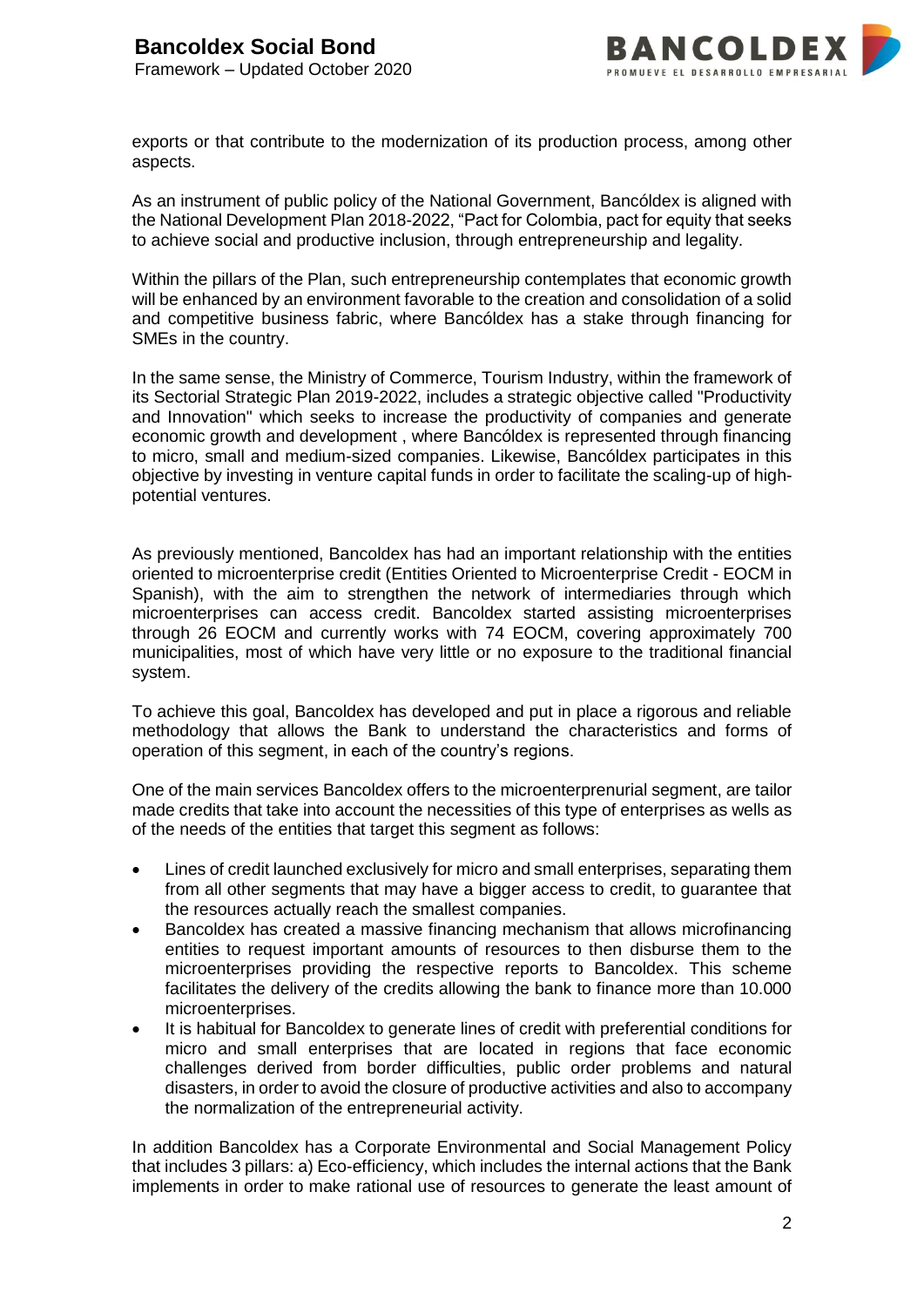

environmental impact in its operations; b) Management of Environmental and Social Risks, through which Bancoldex identifies and evaluates the socio-environmental risk of its portfolio; and c) Design of "green" financial and non-financial products that favour investments for the mitigation of, and adaptation to, climate change and that generate social benefits.

Likewise, within the framework of the Pandemic, Bancóldex has irrigated a significant amount of credit resources to the Colombian business sector. In a first stage, the objective of resources is related to the survival of companies in Colombia facing the negative effects of the economic slowdown produced by the measures taken to counteract the effects of the pandemic. In this sense, Bancóldex will accompany the Government's strategies in the economic reactivation of companies. A first measure, it will be through the injection of liquidity to the Colombian enterprises in order to activate the exchange of goods and services that allows them to recover their operational capacity. At a second level, the Bank must help companies make the necessary investments to comply with the protocols and biosecurity measures to guarantee the safety of their employees and customers. A third level refers to the recovery of the productive capacity of companies. Finally, a boost must be given to the different economic sectors of the new reality where the Colombian companies are supported to change and makes the necessary adjustments to survive.

Taking into account all of the above, Bancoldex is in the process of issuing a new Social Bond that allows it to diversify its sources of funding to finance loans for productive activities that provide them with liquidity to support economic reactivation and more equal economic growth, as well as investments that allow them to adapt their operation to the new conditions in the framework of the pandemic. The projects financed with the proceeds of this bond will be aligned with the sustainability strategy of the institution and with national priorities. The Bancoldex Social Bond Framework has been developed in accordance with the 2020 Social Bond Principles<sup>1</sup> and its four pillars (i) Use of proceeds; (ii) Process for project evaluation and selection; (iii) Management of proceeds; and (iv) Reporting. Later sections of this document will explain these pillars in detail.

#### **I. Use of Proceeds**

#### **Eligible Projects**

Eligible investments for Bancoldex include all credit operations in which the beneficiary is considered a micro or a small enterprise  $(MSE)^2$ , as well as those credits directed to business owners located in rural areas, women business owners, or victims of armed conflict business owners. For portfolio categorization please refer to Appendix I.

Also, all credit operations destined to finance or refinance investments in productive activities that seek the economic reactivation of micro, small businesses (MSMEs) affected by the COVID-19 pandemic will be eligible projects.

The Projects to be financed or refinanced with the proceeds from the issuance of the Bancoldex Social Bond may be originated the date the pandemic began in Colombia (march 2020) or after the issuance date. The refinancing could participate with 100% of

<sup>-</sup><sup>1</sup> The Social Bond Principles 2017. Available at https://www.icmagroup.org/assets/documents/Regulatory/Green-

Bonds/June-2020/Social-Bond-PrinciplesJune-2020-090620.pdf

<sup>2</sup> Bancoldex defines MSEs as either a "natural or legal person"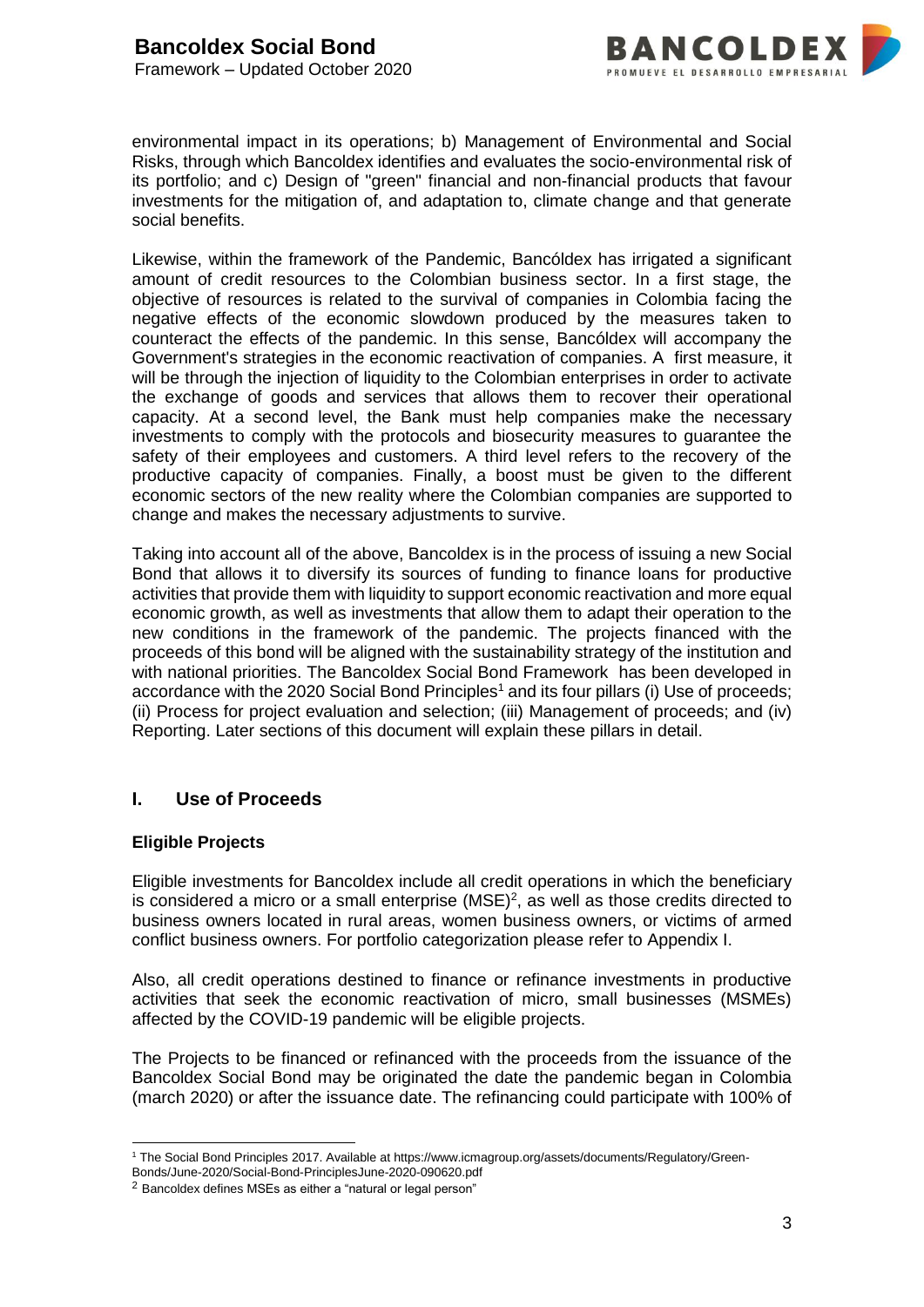

the proceeds at the time of the issue. The Projects must fulfill one or more of the following eligibility criteria:

| Project<br>Category | Eligible<br><b>Projects</b><br>and target<br>group |                          |                                                                                                                                                                                                                        | <b>Eligibility Criteria</b>                 |                                                                                                                                                                                                                                                                                                                            | <b>Sustainability</b><br><b>Objectives</b>       |
|---------------------|----------------------------------------------------|--------------------------|------------------------------------------------------------------------------------------------------------------------------------------------------------------------------------------------------------------------|---------------------------------------------|----------------------------------------------------------------------------------------------------------------------------------------------------------------------------------------------------------------------------------------------------------------------------------------------------------------------------|--------------------------------------------------|
|                     |                                                    |                          | classifying companies according to their annual ordinary income of the<br>immediately preceding year. Segmentation by economic activity must be<br>article 3 of resolution 2225 of December 2019 issued by the MinCIT. |                                             | Microenterprises and small enterprises were first defined by Colombian law<br>590 of July 10th 2000, which was modified by Law 905, 2004. In June 2019,<br>the Ministry of Trade (MInCIT) established in Decree No. 957 the criteria for<br>carried out in accordance with the sectoral correspondence established in      | • Generate income<br>and increase<br>employment; |
| <b>MSE</b>          |                                                    | in UVT, figures in pesos |                                                                                                                                                                                                                        |                                             | The following is the representation of the UVT classification expressed in the<br>Decree, for the 2020 UVT, which is equivalent to $1UVT = $35,607$ pesos in<br>2020, 1UVT = \$34,270 pesos in 2019 and 1 UVT = \$33,156 pesos in 2018:<br>Classification table by sales 2020 values in pesos equivalent to classification | • Reduce income<br>inequality;                   |
| financing           |                                                    | Segment                  | Manufacture                                                                                                                                                                                                            | Services                                    | Trade                                                                                                                                                                                                                                                                                                                      | • Promote financial                              |
| and<br>financial    |                                                    | Microenterprise          | Up<br>to<br>\$839.007.741                                                                                                                                                                                              | Up<br>to<br>\$1.174.603.716                 | Up<br>to<br>\$1.594.089.783                                                                                                                                                                                                                                                                                                | and workforce<br>inclusion;                      |
| inclusion           |                                                    | Small<br>Enterprise      | Above<br>\$839.007.741<br>and<br><b>up</b><br>to                                                                                                                                                                       | Above<br>\$1.174.603.716<br>and<br>up<br>to | Above<br>\$1.594.089.783<br>and<br>up<br>to                                                                                                                                                                                                                                                                                |                                                  |
|                     | Micro and                                          |                          | \$7.299.256.965                                                                                                                                                                                                        | \$4.698.379.257                             | \$15.353.595.972                                                                                                                                                                                                                                                                                                           | · Support local                                  |
|                     | small<br>enterprise<br>financing                   | in UVT, figures in pesos |                                                                                                                                                                                                                        |                                             | Classification table by sales 2019 values in pesos equivalent to classification                                                                                                                                                                                                                                            | economic activation;                             |
|                     |                                                    | Segment                  | Manufacture                                                                                                                                                                                                            | Services                                    | Trade                                                                                                                                                                                                                                                                                                                      |                                                  |
|                     |                                                    | Microenterprise          | Up<br>to<br>\$807.504.010                                                                                                                                                                                              | Up<br>to<br>\$1.130.498.760                 | Up<br>to<br>\$1.534.233.630                                                                                                                                                                                                                                                                                                |                                                  |
|                     |                                                    | Small<br>Enterprise      | Above<br>\$807.504.010                                                                                                                                                                                                 | Above<br>\$1.130.498.760                    | Above<br>\$1.534.233.630                                                                                                                                                                                                                                                                                                   | • Promote the<br>integration and                 |
|                     |                                                    |                          | and<br><b>up</b><br>to<br>\$7.025.178.650                                                                                                                                                                              | and<br>up<br>to<br>\$4.521.960.770          | and<br>up<br>to<br>\$14.777.086.920                                                                                                                                                                                                                                                                                        | employment of<br>groups at risk of               |
|                     |                                                    | in UVT, figures in pesos |                                                                                                                                                                                                                        |                                             | Classification table by sales 2018 values in pesos equivalent to classification                                                                                                                                                                                                                                            | social exclusion;                                |
|                     |                                                    | Segment                  | Manufacture                                                                                                                                                                                                            | Services                                    | Trade                                                                                                                                                                                                                                                                                                                      |                                                  |
|                     |                                                    | Microenterprise          | Up<br>to<br>\$781.254.828                                                                                                                                                                                              | Up<br>to<br>\$1.093.750.128                 | Up<br>to<br>\$1.484.360.964                                                                                                                                                                                                                                                                                                | • Promote gender                                 |
|                     |                                                    | Small<br>Enterprise      | Above<br>\$781.254.828                                                                                                                                                                                                 | Above<br>\$1.093.750.128                    | Above<br>\$1.484.360.964                                                                                                                                                                                                                                                                                                   | equality and                                     |
|                     |                                                    |                          | and<br>up<br>to<br>\$6.796.814.220                                                                                                                                                                                     | and<br>up<br>to<br>\$4.374.967.356          | and<br>up<br>to<br>\$14.296.734.576                                                                                                                                                                                                                                                                                        | empower women;                                   |
|                     |                                                    |                          |                                                                                                                                                                                                                        |                                             |                                                                                                                                                                                                                                                                                                                            |                                                  |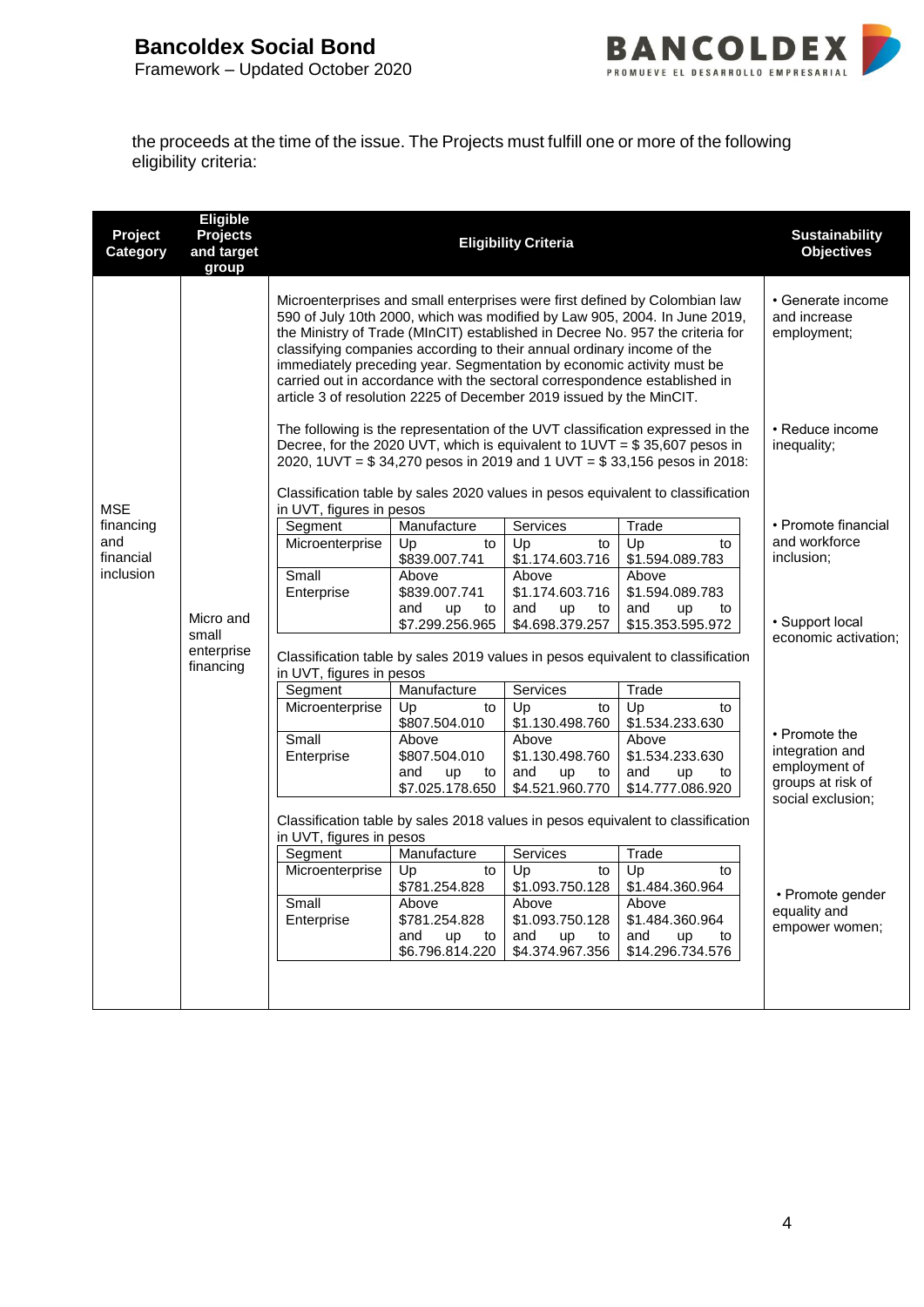# **Bancoldex Social Bond**

Framework – Updated October 2020



|                                                                                                                       | Rural<br>business<br>financing                                                                                           | inhab/km2 and 100 inhab/km2)                          | Female business owners over the age of 18 | Rural businesses are those operating in areas defined by the National<br>Department of Planning (Departamento Nacional de Planeación -DNP) and<br>the Mission for the Transformation of the Field (Misión para la<br>Transformación del Campo) as rural municipalities. These include:<br>• Municipalities that have fewer than 25 thousand inhabitants; or,<br>. Municipalities that present intermediate population densities (between 10                                                                                                                                                                                                                                                                                                                                                  |                                     | • Reduce the gender<br>pay gap.                                                                                                                                                    |
|-----------------------------------------------------------------------------------------------------------------------|--------------------------------------------------------------------------------------------------------------------------|-------------------------------------------------------|-------------------------------------------|----------------------------------------------------------------------------------------------------------------------------------------------------------------------------------------------------------------------------------------------------------------------------------------------------------------------------------------------------------------------------------------------------------------------------------------------------------------------------------------------------------------------------------------------------------------------------------------------------------------------------------------------------------------------------------------------------------------------------------------------------------------------------------------------|-------------------------------------|------------------------------------------------------------------------------------------------------------------------------------------------------------------------------------|
|                                                                                                                       | Women-<br>owned<br>business<br>financing                                                                                 |                                                       |                                           |                                                                                                                                                                                                                                                                                                                                                                                                                                                                                                                                                                                                                                                                                                                                                                                              |                                     |                                                                                                                                                                                    |
|                                                                                                                       | Victims of<br>armed<br>conflict -<br>owned<br>business<br>financing                                                      |                                                       | as a result of internal armed conflict.   | Defined by Colombian Law 1448 of 2011, Law of Victims and Restitution of<br>Lands, article 159. Victims of conflict are defined as all people who<br>individually or collectively have suffered violations according to International<br>Humanitarian Law and International Human Rights Standards and damages                                                                                                                                                                                                                                                                                                                                                                                                                                                                               |                                     |                                                                                                                                                                                    |
| Financing<br>and<br>Financial<br>inclusion<br>for MSMEs<br>for their<br>post-<br>pandemic<br>economic<br>reactivation | Financing<br>for MSMEs<br>affected by<br>the Covid-<br>19<br>pandemic<br>to support<br>their<br>economic<br>reactivation | resulting from the Pandemic.<br>issued by the MinCIT. | economic downturn caused by the pandemic, | Micro, Small and Medium size Companies facing financial problems as a<br>result of the preventive measures (social distancing, quarantine) and/or<br>Financing of operations aimed at preventing or alleviating unemployment<br>The classification of companies will be carried out in accordance with the<br>provisions of MinClt Decree No. 957 of June 5, 2019 and the segmentation<br>by economic activity must be carried out in accordance with the sectoral<br>correspondence established in article 3 of resolution 2225 of December 2019<br>The following is the representation of the UVT classification expressed in the<br>Decree, for the 2020 UVT, which is equivalent to $1UVT = $35,607$ pesos in<br>2020, 1UVT = \$34,270 pesos in 2019 and 1 UVT = \$33,156 pesos in 2018: |                                     | • Generate income<br>and increase<br>employment;<br>• Reduce income<br>inequality;<br>• Promote financial<br>and workforce<br>inclusion;<br>· Support local<br>economic activation |
|                                                                                                                       |                                                                                                                          | in UVT, figures in pesos                              |                                           | Classification table by sales 2020 values in pesos equivalent to classification                                                                                                                                                                                                                                                                                                                                                                                                                                                                                                                                                                                                                                                                                                              |                                     |                                                                                                                                                                                    |
|                                                                                                                       |                                                                                                                          | Segment                                               | Manufacture                               | Services                                                                                                                                                                                                                                                                                                                                                                                                                                                                                                                                                                                                                                                                                                                                                                                     | Trade                               |                                                                                                                                                                                    |
|                                                                                                                       |                                                                                                                          | Microenterprise                                       | Up<br>to                                  | Up<br>to                                                                                                                                                                                                                                                                                                                                                                                                                                                                                                                                                                                                                                                                                                                                                                                     | Up<br>to                            |                                                                                                                                                                                    |
|                                                                                                                       |                                                                                                                          | Small                                                 | \$839.007.741<br>Above                    | \$1.174.603.716<br>Above                                                                                                                                                                                                                                                                                                                                                                                                                                                                                                                                                                                                                                                                                                                                                                     | \$1.594.089.783<br>Above            |                                                                                                                                                                                    |
|                                                                                                                       |                                                                                                                          | Enterprise                                            | \$839.007.741                             | \$1.174.603.716                                                                                                                                                                                                                                                                                                                                                                                                                                                                                                                                                                                                                                                                                                                                                                              | \$1.594.089.783                     |                                                                                                                                                                                    |
|                                                                                                                       |                                                                                                                          |                                                       | and<br>up<br>to                           | and<br>up<br>to                                                                                                                                                                                                                                                                                                                                                                                                                                                                                                                                                                                                                                                                                                                                                                              | and<br>up<br>to                     |                                                                                                                                                                                    |
|                                                                                                                       |                                                                                                                          |                                                       | \$7.299.256.965                           | \$4.698.379.257                                                                                                                                                                                                                                                                                                                                                                                                                                                                                                                                                                                                                                                                                                                                                                              | \$15.353.595.972                    |                                                                                                                                                                                    |
|                                                                                                                       |                                                                                                                          | Medium                                                | Above                                     | Above<br>\$4.698.379.257                                                                                                                                                                                                                                                                                                                                                                                                                                                                                                                                                                                                                                                                                                                                                                     | Above                               |                                                                                                                                                                                    |
|                                                                                                                       |                                                                                                                          | Enterprise                                            | \$7.299.256.965<br>and<br>up<br>to        | and<br>up<br>to                                                                                                                                                                                                                                                                                                                                                                                                                                                                                                                                                                                                                                                                                                                                                                              | \$15.353.595.972<br>and<br>up<br>to |                                                                                                                                                                                    |
|                                                                                                                       |                                                                                                                          |                                                       | \$61.833.869.955                          | \$17.199.391.638                                                                                                                                                                                                                                                                                                                                                                                                                                                                                                                                                                                                                                                                                                                                                                             | \$76.935.760.044                    |                                                                                                                                                                                    |
|                                                                                                                       |                                                                                                                          |                                                       |                                           |                                                                                                                                                                                                                                                                                                                                                                                                                                                                                                                                                                                                                                                                                                                                                                                              |                                     |                                                                                                                                                                                    |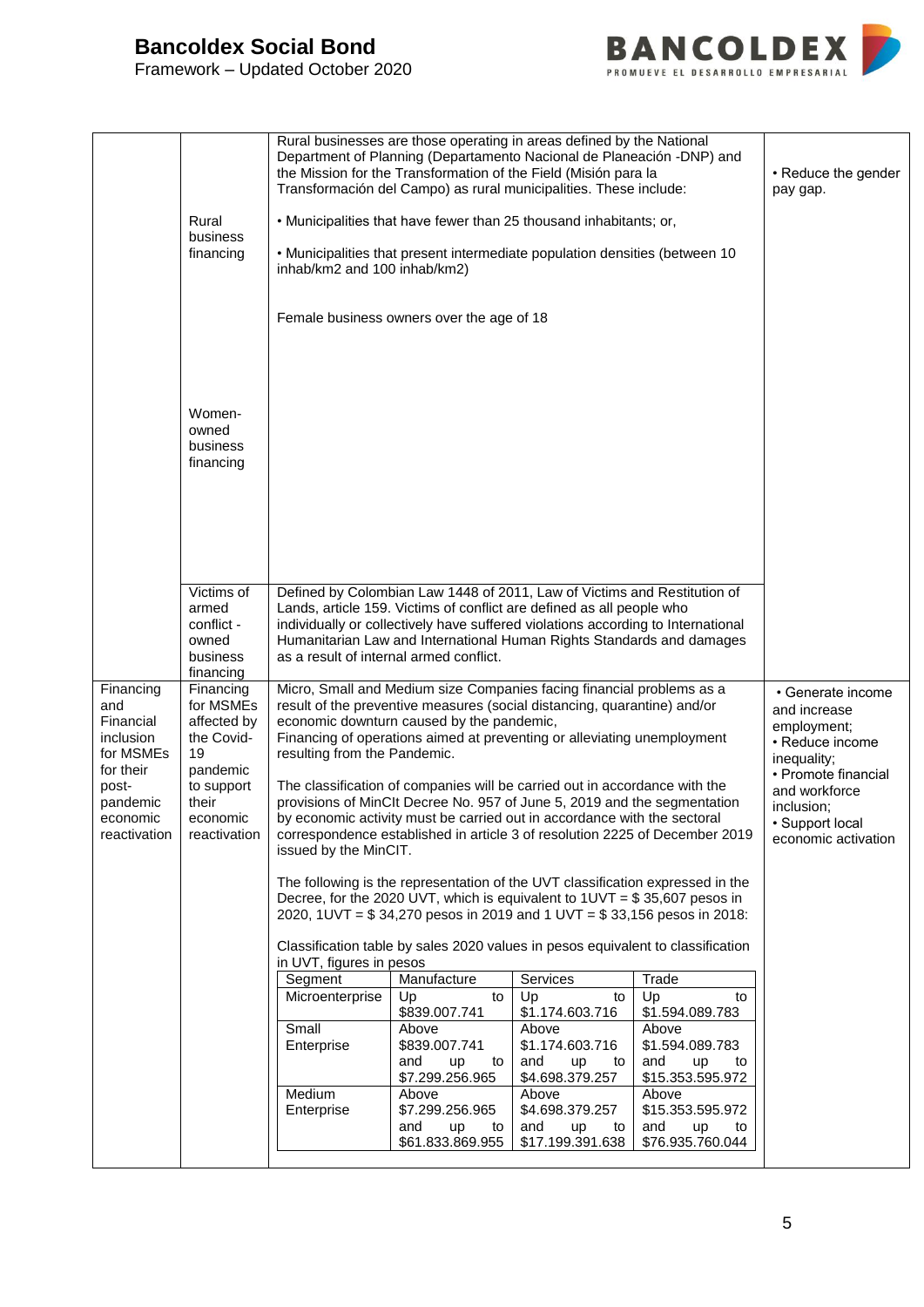

| in UVT, figures in pesos<br>Segment | Classification table by sales 2019 values in pesos equivalent to classification<br>Manufacture | <b>Services</b>                           | Trade                                                                                                |
|-------------------------------------|------------------------------------------------------------------------------------------------|-------------------------------------------|------------------------------------------------------------------------------------------------------|
| Microenterprise                     | Up<br>to                                                                                       | Up<br>to                                  | Up<br>to                                                                                             |
|                                     | \$807.504.010                                                                                  | \$1.130.498.760                           | \$1.534.233.630                                                                                      |
| Small                               | Above                                                                                          | Above                                     | Above                                                                                                |
| Enterprise                          | \$807.504.010                                                                                  | \$1.130.498.760                           | \$1.534.233.630                                                                                      |
|                                     | and<br>up<br>to<br>\$7.025.178.650                                                             | and<br><b>up</b><br>to<br>\$4.521.960.770 | and<br>up<br>to<br>\$14.777.086.920                                                                  |
| Medium                              | Above                                                                                          | Above                                     | Above                                                                                                |
| Enterprise                          | \$7.025.178.650                                                                                | \$4.521.960.770                           | \$14.777.086.920                                                                                     |
|                                     | and<br><b>up</b><br>to                                                                         | and<br>up<br>to                           | and<br><b>up</b><br>to                                                                               |
|                                     | \$59.512.082.550                                                                               | \$16.553.575.180                          | \$74.046.914.840                                                                                     |
| in UVT, figures in pesos            |                                                                                                |                                           |                                                                                                      |
|                                     |                                                                                                |                                           |                                                                                                      |
| Segment<br>Microenterprise          | Manufacture<br>Up<br>to                                                                        | Services<br>Up<br>to                      | Classification table by sales 2018 values in pesos equivalent to classification<br>Trade<br>Up<br>to |
|                                     | \$781.254.828                                                                                  | \$1.093.750.128                           | \$1.484.360.964                                                                                      |
| Small                               | Above                                                                                          | Above                                     | Above                                                                                                |
| Enterprise                          | \$781.254.828                                                                                  | \$1.093.750.128                           | \$1,484,360,964                                                                                      |
|                                     | and<br><b>up</b><br>to                                                                         | and<br><b>up</b><br>to                    | and<br>up<br>to                                                                                      |
|                                     | \$6.796.814.220                                                                                | \$4.374.967.356                           | \$14.296.734.576                                                                                     |
| Medium                              | Above                                                                                          | Above                                     | Above                                                                                                |
| Enterprise                          | \$6.796.814.220                                                                                | \$4.374.967.356                           | \$14.296.734.576                                                                                     |
|                                     | and<br><b>up</b><br>to<br>\$57.577.549.140                                                     | and<br>up<br>to<br>\$16.015.475.304       | and<br><b>up</b><br>to<br>\$71.639.903.952                                                           |

For extended definitions of the above eligibility criteria, please see Appendix II

#### **Exclusionary criteria**

Projects that meet one or more of the following criteria will not be able to use the proceeds coming from Bancoldex Social Bonds:

- a) Projects that have been previously financed by Bancoldex through international development banks proceeds.
- b) Existing loans with the date of the first disbursement prior to January 1<sup>st</sup> 2016 and for the economic reactivation existing loans with the first of disbursement prior to march 11,2020 (declaration of the pandemic by the World Health Organization).

In addition to this exclusion criteria specific to the issue, all Bancoldex activities comply with an exclusion list included in its environmental and social management policy (Section F of the Environmental and Social Information Form available (in Spanish) Appendix III and Exclusion List Appendix IV)

#### **II. Process for Project Evaluation and Selection**

#### **Objectives of the Social Bond**

Projects financed with the proceeds of the Social Bonds will continue to support the efforts made by the Colombian Ministry of Commerce, Industry and Tourism, in its strategic sectorial plan 2019-2022 and in accordance with the objectives established in the 2018 - 2022 National Development Plan. This financing aims to facilitate access for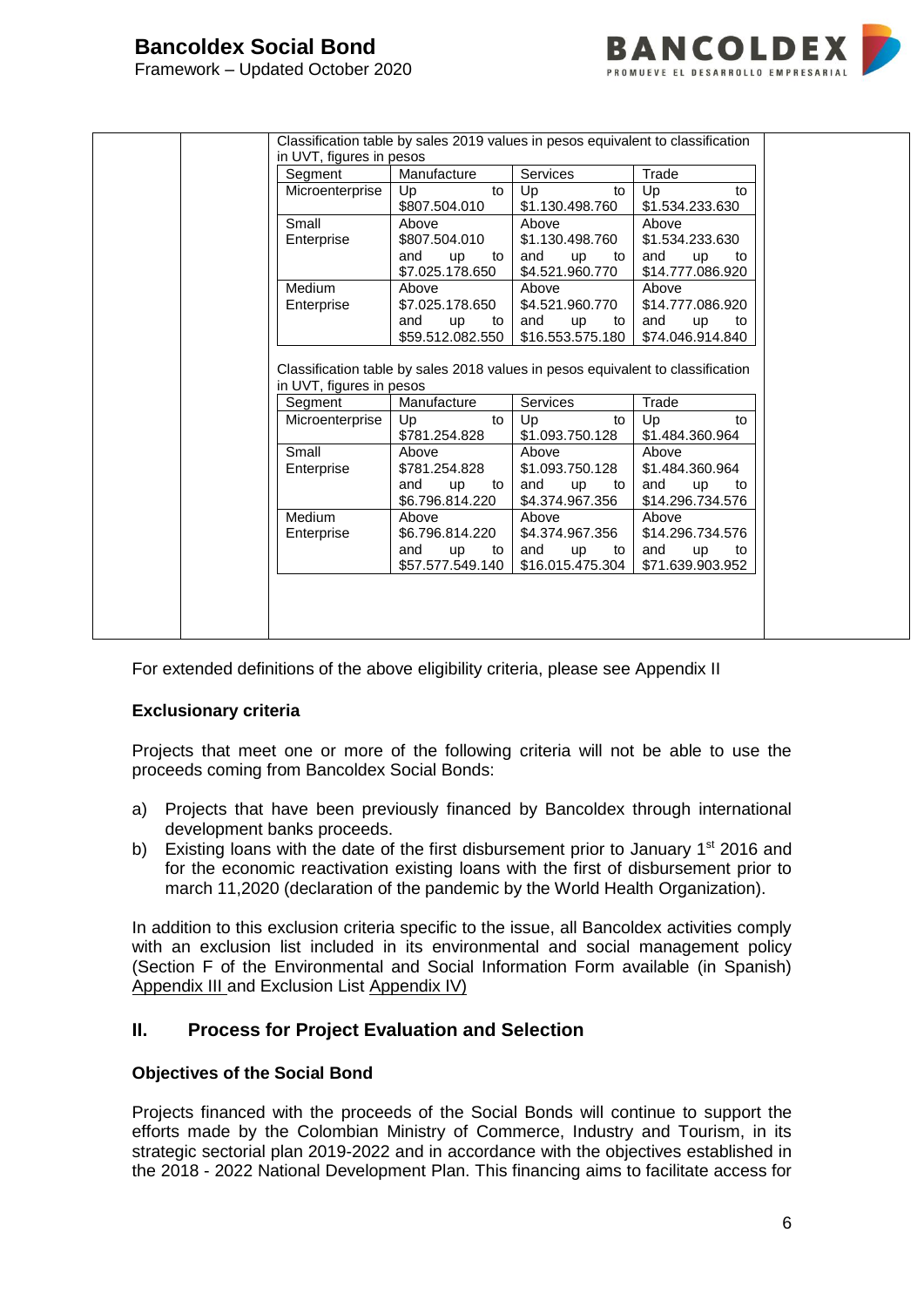

vulnerable populations to formal credit, reduced costs and improved investment perspectives. It is also an objective to finance or refinance economic reactivation for micro, small and medium sized enterprises affected by the Covid-19 Pandemic.

The issuance of the Social Bonds is aligned with Bancoldex's sustainability strategy, which seeks to respond to the following elements:

- The need to generate value through sustainable economic models;
- The opportunities to penetrate new markets, increasing the standards of productivity and competitiveness of Colombian companies; and
- The adoption of sustainability standards in the development of cities.

Through the Social Bonds, Bancoldex follows its sustainability mandate of boosting micro and small business growth, therefore increasing productivity and competitiveness of the Colombian business sector through the productive insertion of smaller size economic activities.

#### **Social Bonds Committee**

The Social Bonds Committee will be coordinated by the Bank's Financial Vice-Presidency and will be attended by representatives from the following areas: Treasury Department, Corporate Strategic Vice-Presidency and the Commercial Vice-Presidency.

All potential operations to be financed with the proceeds from the social bonds will be evaluated by the Bancoldex Social Bond Committee, in order to determine their alignment with eligibility and exclusionary criteria.

#### **Social Risk Management Process for Onboarding and Evaluation of Operations**

There are two main groups of intermediaries that participate in the financing of micro and small enterprises in Bancoldex. The first group is composed of entities overseen by Colombian Financial Superintendent (Superintendencia Financiera de Colombia) and includes Banks, Financing Companies and Financial Cooperatives. The second group is constituted by the entities not overseen by the Financial Superintendent such as multiactive cooperatives, employees' funds, and compensation chambers, among others. It is important to highlight that these entities are in fact supervised by other Superintendents and NGOs in the case of microenterprises.

In all cases, Bancoldex completes an evaluation process in which members of the commercial VP can corroborate that the entity has the experienced required to provide credits and manage the loan portfolio of the micro or small enterprises. This first step includes the onboarding documents and risk evaluation information. After this, there is the performance of a complete due diligence regarding compliance with sanction lists in terms of Anti-Money Laundering and Terrorist Financing (AML/TF). Finally, the Risk Department performs a visit to the entity and after evaluating all the information establishes a limit amount and the guarantees required to be approved by the high management of Bancoldex. The follow-up for this type of companies is performed quarterly.

There are also different approaches for credit operations for each of the groups mentioned above. For the overseen entities the main approach is through rediscount lines of credit, which implies the endorsement of a Promissory note from the entity to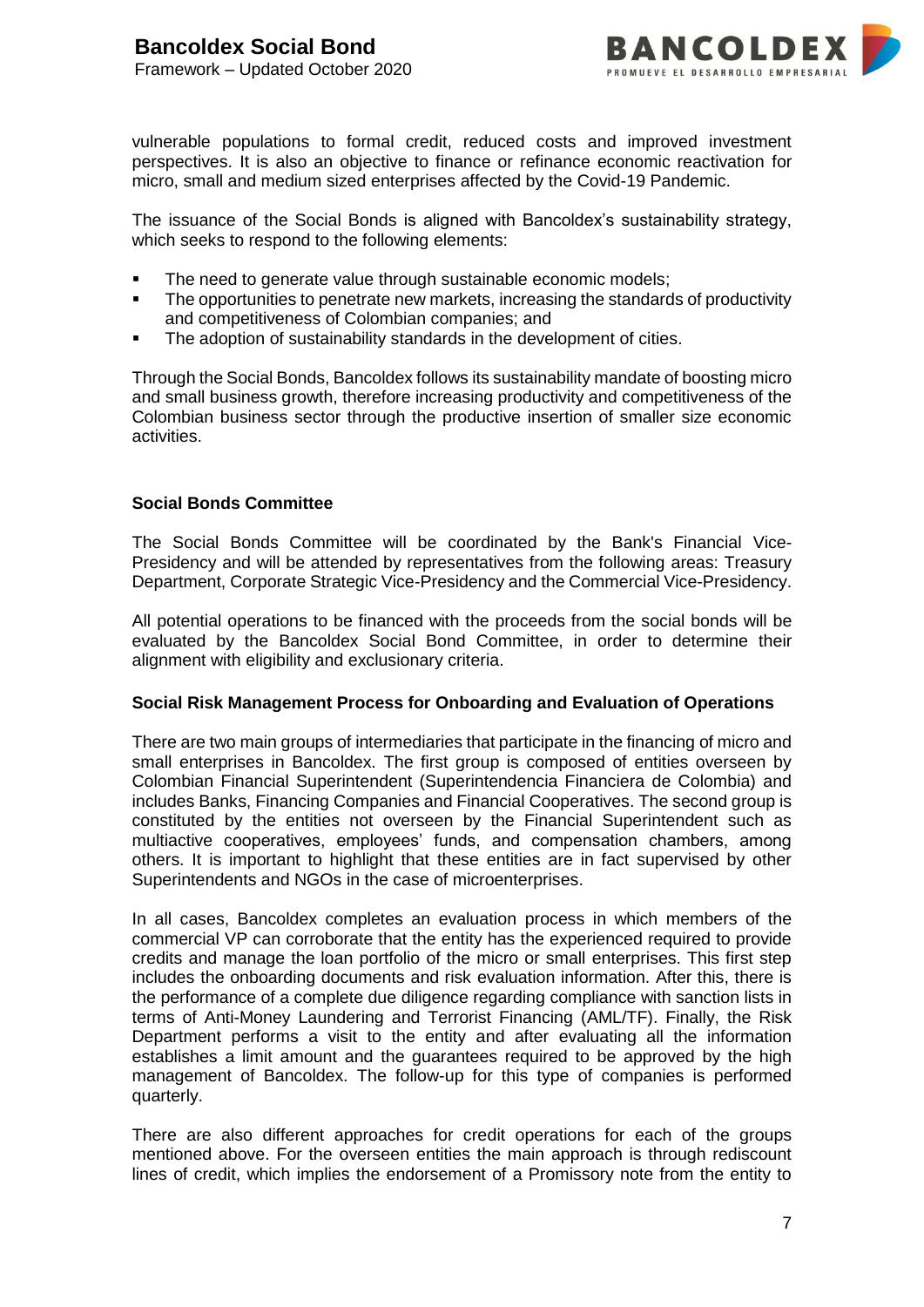

Bancoldex. The disbursements for microenterprises are regularly in local currency (Colombian Peso). There is not a limited amount by beneficiary in the traditional rediscount lines of credit, however in the cases were a government entity provides resources a limit amount per beneficiary may be established in order to confirm a higher coverage for microenterprises. The rediscount lines of credit include different tenors and financial conditions.

For this group of entities Bancoldex also has in place a "Direct Credit" mechanism which allows the banks and financing companies to finance very high volume of small amounts. In this case, the entity requires an amount to be disbursed by Bancoldex in order for it to attend the possible demands of the microenterprises in the period of the next two or three months following the disbursement.

The eligibility of the projects will be guaranteed through the use of an internal statistical tracking system connected to the Bancoldex banking core that allows the bank to validate the information of each credit operation.

#### **III. Management of Proceeds**

The proceeds of the Social Bond will be managed by the Bancoldex Treasury Department and will be used to finance existing or new loans. The proceeds pending of disbursement will be exclusively held in cash or other instruments with high liquidity and low risk, and in any case will not be used to finance projects other than eligible social projects. Bancoldex aims to have full allocation of the resources in a period of two to three years.

The processes outlined above will apply throughout the life of the Social Bonds.

## **IV. Reporting**

#### **Allocation reporting**

Bancoldex shall annually disclose the use of the proceeds from each social bond issuance, indicating the number of beneficiaries, the average value of the loans, the disbursement by social project category and the regional distribution of resource use, through the annual report on "The Use of Social Bond Proceeds," which must be published in the following media: (i) the bank's website: [www.bancoldex.com ;](file:///C:/Users/Juan/Documents/Pesquisas%20Juan/Greenbonds/www.bancoldex.com) (ii) the National Registry of Securities and Issuers, available in the Relevant Information section of the website of the Colombian Financial Superintendent [www.superfinanciera.gov.co ;](http://www.superfinanciera.gov.co/) and (iii) the website of the Colombian Stock Exchange [www.bvc.com.co .](file:///C:/Users/Juan/Documents/Pesquisas%20Juan/Greenbonds/www.bvc.com.co)

The use of the Social Bonds proceeds shall be audited by an external party.

#### **Impact reporting**

In addition to financial information in the "Use of Social Bond Proceeds" annual report, Bancoldex will also disclose the projects' positive social impacts, selecting up to 4 representative cases in terms of financing used and social impact, which significantly contributed to the bonds objectives.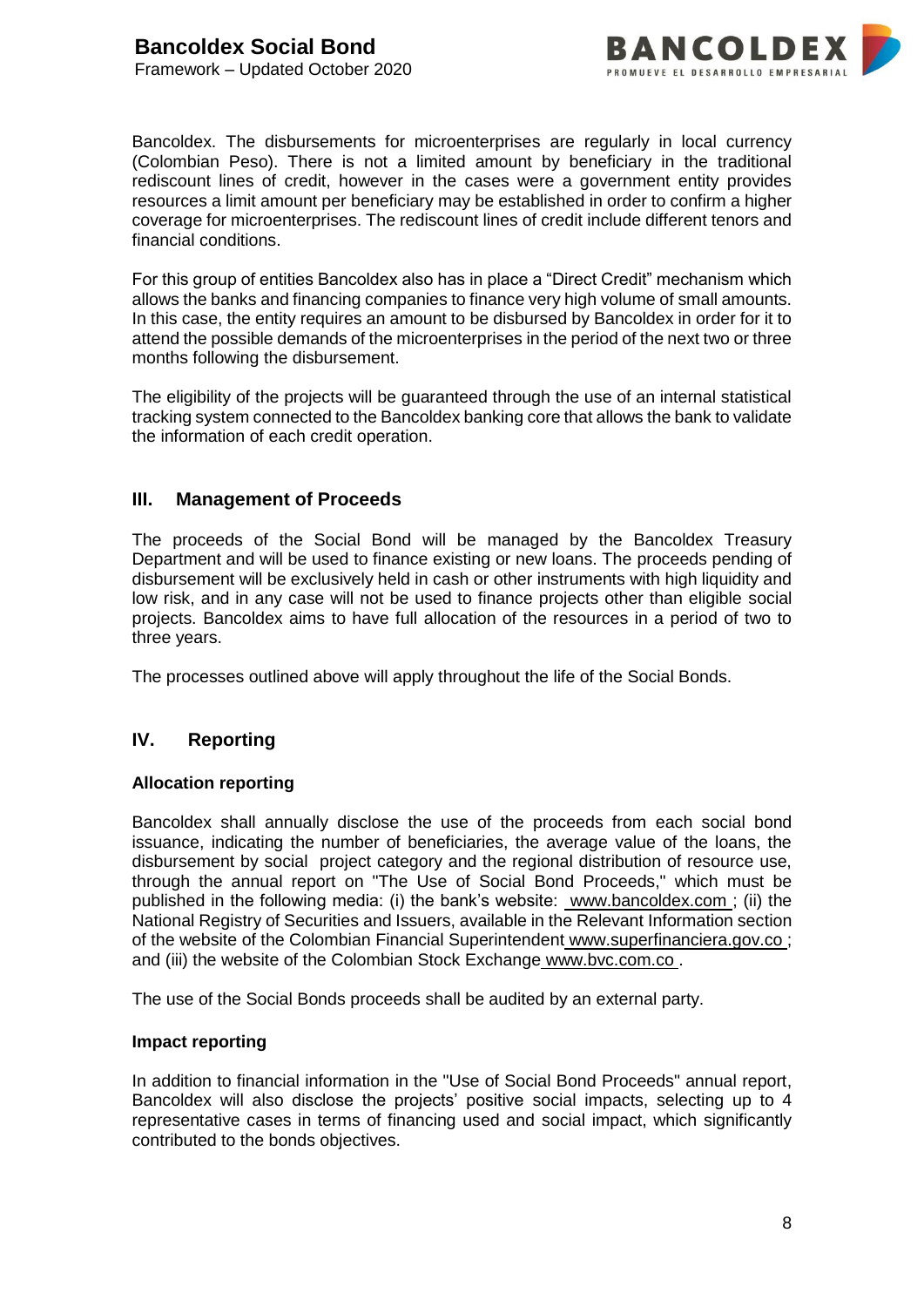

The indicators used shall be selected from the list below, depending on the cases chosen.

| Project<br><b>Category</b>                                                                                             | <b>Eligible Projects</b>                                                                                                                                                 | Proposed key-performance indicators                                                                                                                                                            |
|------------------------------------------------------------------------------------------------------------------------|--------------------------------------------------------------------------------------------------------------------------------------------------------------------------|------------------------------------------------------------------------------------------------------------------------------------------------------------------------------------------------|
|                                                                                                                        | Micro and small enterprise<br>financing                                                                                                                                  | • Number of micro and small enterprise companies<br>financed<br>• Amount disbursed to micro and small enterprise<br>companies                                                                  |
| <b>MSF</b><br>financing<br>and                                                                                         | Rural business financing                                                                                                                                                 | • Number of rural business owners financed<br>• Amount disbursed to rural business owners                                                                                                      |
| financial<br>inclusion                                                                                                 | Women-owned business financing                                                                                                                                           | • Number of women-owned business financed<br>• Amount disbursed to women-owned business                                                                                                        |
|                                                                                                                        | Victims of armed<br>conflict -owned business financing                                                                                                                   | • Number of victims of armed conflict-owned business<br>financed<br>• Amount disbursed to victims of armed conflict-owned<br>business                                                          |
| Financing<br>and<br>Financial<br>inclusion<br>for<br><b>MSMEs</b><br>affected<br>the<br>by<br>COVID-<br>19<br>Pandemic | Companies facing financial<br>problems as a result of preventive<br>measures (social distancing,<br>quarantine) and / or economic<br>downturn caused by the<br>pandemic. | • Number of MSMEs financed<br>• Amount disbursed to MSMEs<br>• Number of employees maintained 3<br>• Number of employees generated <sup>4</sup><br>• Disbursements distribution by Macrosector |

# **Appendices**

# **Appendix I: Portfolio Categorization**

Bancoldex has a portfolio composed of several lines of credit with specific eligibility criteria including the size of the companies (micro, small, medium or large). Some of these lines are directly related to the objective of the Bancoldex Social Bond, for example: *(i) Line of credit for the support of victims of the armed conflict in Colombia and (ii) Line of credit for high potential companies.* Others include a broader set of investments that could fall within the scope of the bond, for example: (iii) Lines of credit oriented for micro and small enterprises and victims of the armed conflict in Colombia.

Credit line operations directed only at social projects, such as those mentioned in (i) and (ii), are automatically eligible if their approach is one of the eligibility criteria explained in the previous section.

Larger lines of credit, such as the one mentioned in (iii), will be classified accordingly if the beneficiary is considered a micro or small enterprise.

1 <sup>3</sup> Please refer to Apendix III Survey Impact Methodology

<sup>4</sup> Ibidem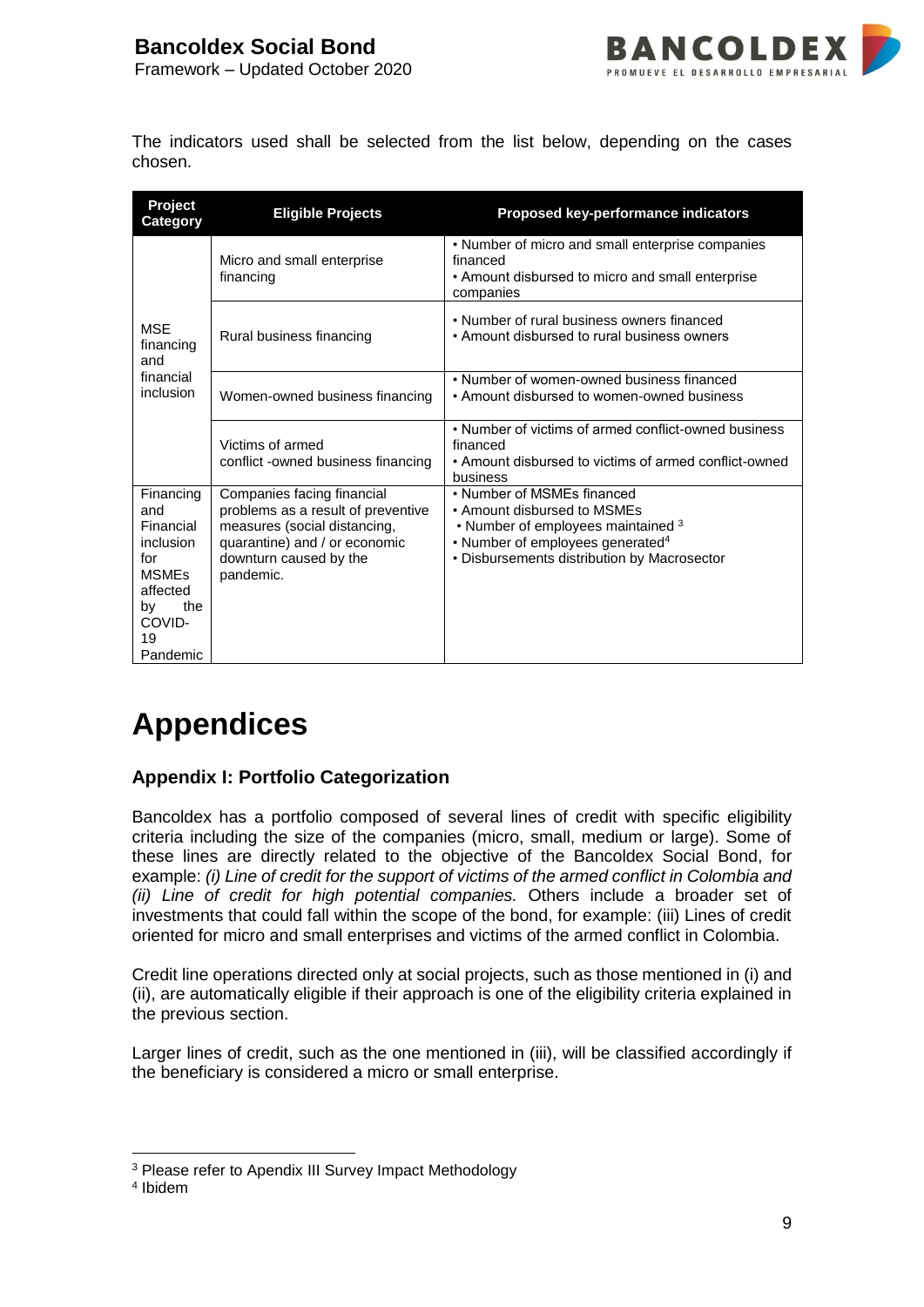

In summary, all operations financed with current or future Bancoldex credit lines, either through the re-discount mechanism or through direct credit, may integrate the Social Bond, provided they comply with the criteria of eligibility, categorization and other evaluation and selection processes set out in this document. These operations may be disbursed by Bancoldex through all the financing mechanisms available to the Bank.

#### **Current Eligible Social Portfolio**

For the structuring of Bancoldex second social bond, aimed at the economic reactivation of MSMEs, there is no portfolio already disbursed, the resources from this issuance are estimated to be placed in eligible operations within 6 months after issuance.

#### **Appendix II: Extended definitions for Eligibility Criteria**

1. Credit or loan operations which final beneficiary is considered a micro or small enterprise according to the following definition:

According to the Colombian Law 590, 2000, modified by Law 905 of 2004, there are four sizes of enterprises in Colombia: microenterprise, small enterprise, medium enterprise and large enterprise. The categorization until 2019 was based on two variables; the level of total assets, in terms of legal minimum wage in force (salarios minimos legales vigentes SMMLV) and in the number of employees of the enterprise. On June 5, 2019, the Ministry of Commerce, Industry and Tourism (MinCIT) established the classification by size established in MinCIT Decree No. 957 according to annual ordinary income, which is assimilated to the concept of annual gross sales, of the immediately previous year, for companies with less than 1 year of existence, they will correspond to those obtained in the operating time with cut-off to the month immediately prior to the presentation of the loan application.

The following is the representation in pesos of the UVT classification expressed in the Decree, for the 2020 UVT which is equivalent to 1 UVT =  $$35,607$  pesos in 2020. Segmentation by economic activity must be carried out in accordance with the sectoral correspondence established in Article 3 of Resolution 2225 of December 5, 2019 issued by the MinCIT

| Segment                  | Manufacture                      |                       |    | <b>Services</b> |                                                 |    | Trade        |                                                  |    |
|--------------------------|----------------------------------|-----------------------|----|-----------------|-------------------------------------------------|----|--------------|--------------------------------------------------|----|
| Microenterprise          |                                  | Up to \$839.007.741   |    |                 | Up to \$1.174.603.716                           |    |              | Up to \$1.594.089.783                            |    |
| <b>Small Enterprise</b>  | Above<br>and<br>\$7.299.256.965  | \$839,007,741<br>up   | to | and             | Above \$1,174,603,716<br>up<br>\$4.698.379.257  | to | Above<br>and | \$1.594.089.783<br>up<br>\$15.353.595.972        | to |
| <b>Medium Enterprise</b> | Above<br>and<br>\$61.833.869.955 | \$7.299.256.965<br>up | to | and             | Above \$4,698,379,257<br>up<br>\$17.199.391.638 | to | and          | Above \$15.353.595.972<br>up<br>\$76.935.760.044 | to |

Classification table by sales 2020 values in pesos equivalent to classification in UVT, figures in pesos

Classification table by sales 2019 values in pesos equivalent to classification in UVT, figures in pesos

| Segment         | Manufacture         | Services              | Trade                 |
|-----------------|---------------------|-----------------------|-----------------------|
| Microenterprise | Up to \$807.504.010 | Up to \$1.130.498.760 | Up to \$1.534.233.630 |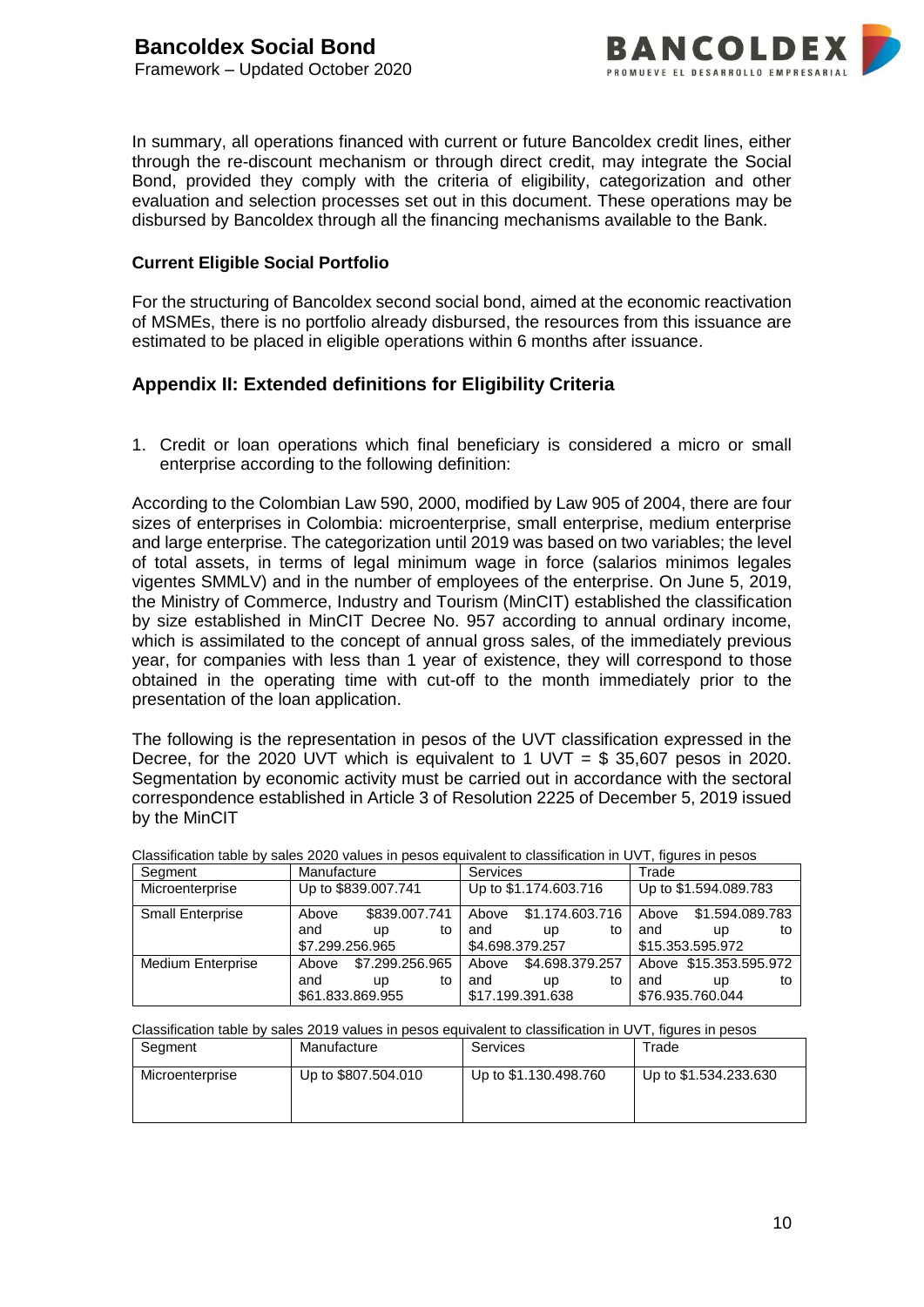

| <b>Small Enterprise</b>  | Above \$807.504.010 and<br>up to \$7.025.178.650                | \$1.130.498.760<br>Above<br>and<br>to<br><b>up</b><br>\$4.521.960.770  | Above<br>\$1.534.233.630<br>and<br>to<br>up<br>\$14.777.086.920 |
|--------------------------|-----------------------------------------------------------------|------------------------------------------------------------------------|-----------------------------------------------------------------|
| <b>Medium Enterprise</b> | Above<br>\$7.025.178.650<br>and<br>to<br>up<br>\$59.512.082.550 | Above<br>\$4.521.960.770<br>and<br>to<br><b>up</b><br>\$16.553.575.180 | Above \$14.777.086.920<br>and<br>to<br>up<br>\$74.046.914.840   |

Classification table by sales 2018 values in pesos equivalent to classification in UVT, figures in pesos

| Segment                  | Manufacture                                      | <b>Services</b>                                                | Trade                                                           |
|--------------------------|--------------------------------------------------|----------------------------------------------------------------|-----------------------------------------------------------------|
| Microenterprise          | Up to \$781.254.828                              | Up to \$1.093.750.128                                          | Up to \$1.484.360.964                                           |
| <b>Small Enterprise</b>  | Above \$781.254.828 and<br>up to \$6.796.814.220 | \$1.093.750.128<br>Above<br>and<br>to<br>up<br>\$4,374,967,356 | \$1.484.360.964<br>Above<br>and<br>to<br>up<br>\$14.296.734.576 |
| <b>Medium Enterprise</b> | \$6.796.814.220<br>Above<br>and<br>to<br>up      | \$4.374.967.356<br>Above<br>and<br>to<br>up                    | \$14.296.734.576<br>Above<br>and<br>to<br>up                    |
|                          | \$57.577.549.140                                 | \$16.015.475.304                                               | \$71.639.903.952                                                |

Below there are a list of concepts used by Bancoldex to determine whether the enterprise owned by a beneficiary has a determined condition to be attended by an specific line of credit or if it should be categorized according to its location. These concepts include, Rurality, Women and Victims.

2. Credits to enterprises located in rural areas

One important concept is rurality. The National Department of Planning (Departamento Nacional de Planeación –DNP) and the Mission for the Transformation of the Field (Misión para la Transformación del Campo) have proposed a categorization for Colombian rurality, which identifies the relation between cities and rural locations, aims to identify the targeted population for the implementation of the programs within the rural and agricultural politic, and provides the guidelines for the design of rural differentiated policies.

In this new definition the following relevant aspects were studied: i) demographic characteristics of the population, ii) connectivity levels among municipalities, iii) preponderant economic activities, iv) use of the land, and v) diverse relations with the land (indigenous lands, collective territories, etc).

The final aspects included were: i) rurality within the system of cities, ii) population density, iii) relation between urban and rural population within the following categorization: cities and agglomerations, rurality and dispersed rurality)

Rural definition

• Municipalities that have less than 25 thousand inhabitants

• Municipalities that present intermediate population densities (between 10 inhab/km2 and 100 inhab/km2)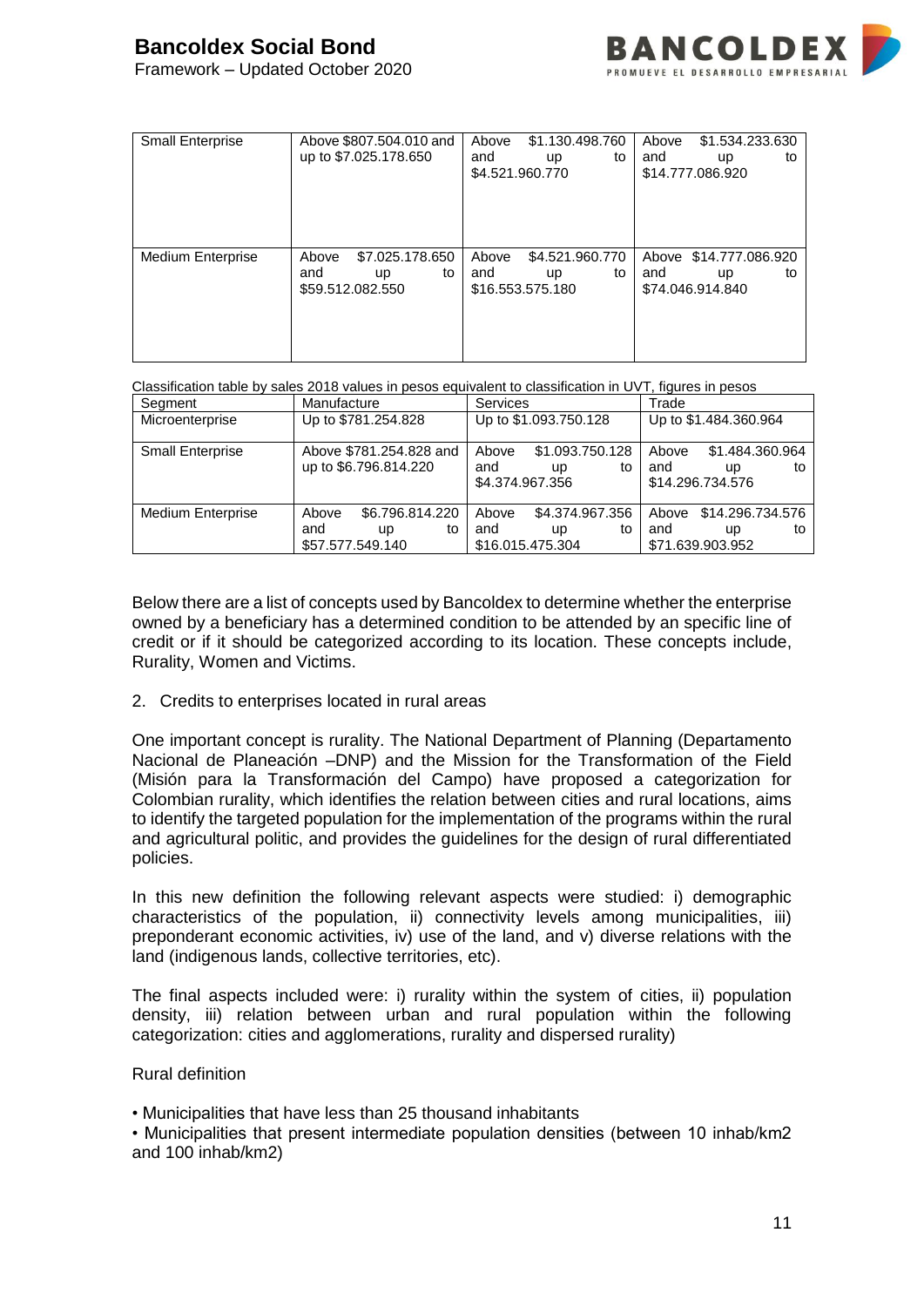

#### 3. Credits to enterprises owned by women

Another significant concept is related to the categorization by gender – feminine and masculine of the owner of the microenterprise; for Bancoldex is able to identify if the final beneficiary is a woman. This information is included by the financial intermediary that canalizes Bancoldex resources.

4. Credits to enterprises certified as victims of the armed conflict in Colombia.

It is important to highlight that article 159 in Colombian Law 1448 of 2011, Law of Victims and Restitution of Lands, orders the establishment of the National System for the Integral Attention and Reparation of Victims (Sistema Nacional de Atención y Reparación Integral a las Víctimas – SNARIV). This system is integrated by a group of public entities both national and territorial, in charge of executing the plans, programs, projects and specific actions that are directed to the integral attention and reparation of the victims.

In accordance with the above, the same Law defines the condition of victim as all people who individually or collectively have suffered damages as a result of internal armed conflict; due to violations of the International Humanitarian Law and the International Human Rights Standards.<sup>5</sup> According to the Victims Registry (Registro Único de Victimas – RUV) the number of victims exceeds 8 million people.

For Bancoldex specific case, besides being a part of the SMARIV, article 129 of the mentioned Law orders the establishment of an anual rediscount line of credit with preferential financial conditions, aimed to finance the loans given by the credit entities to the victims with the final objective of financing the activities required for the victims to recuperate their productive capacity.

It is important to mention that since the launching of the first line of credit in association with the SMARIV, in the year 2012, as of December of 2017, disbursements were made for an amount COP 8.528.900.098 (approximately USD2.9 million). In addition, through Bancoldex other lines of credit the amount disbursed was COP 301.258.432.991 (approximately USD 104.6 million).

5. Credit loans destined to finance or refinance economic reactivation and recovery for MSMEs affected by the COVID-19 Pandemic.

**Appendix III: E&S Form (in Spanish)**

1

<sup>5</sup> Law 1448 of 2011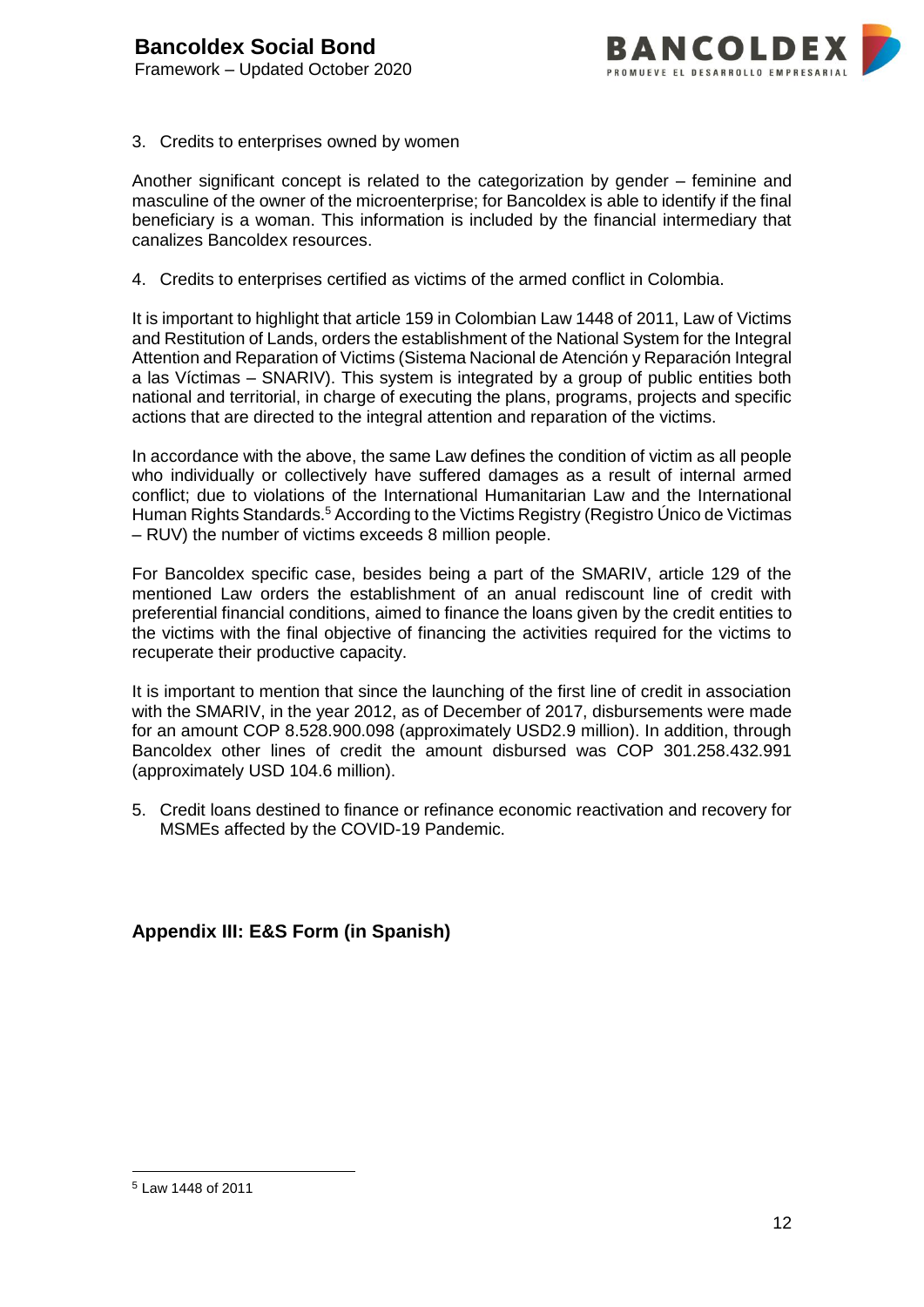# **Bancoldex Social Bond**



Framework – Updated October 2020

| EVALUACIOÓN DEL PROYECTO                                                                                                                                                                                                                                                                                           |                                                                                                                  |                                     |                       | Operación BID                                                                       |
|--------------------------------------------------------------------------------------------------------------------------------------------------------------------------------------------------------------------------------------------------------------------------------------------------------------------|------------------------------------------------------------------------------------------------------------------|-------------------------------------|-----------------------|-------------------------------------------------------------------------------------|
| A.1 Breve explicación<br>del proyecto                                                                                                                                                                                                                                                                              |                                                                                                                  |                                     |                       | * el proyecto no debe estar relacionado<br>con actividades incluidas en la lista de |
| A.2 Capacidad Instalada Planeada                                                                                                                                                                                                                                                                                   | A.3 Fuente de energía                                                                                            |                                     |                       | exclusión.                                                                          |
| A.4 Financiación total (US\$)                                                                                                                                                                                                                                                                                      | A.5 Área de Desarrollo del Proyecto (m <sup>2</sup> )                                                            |                                     | A.6                   |                                                                                     |
| El proyecto a financiar está localizado en el interior o a menos de 1 kilómetro de distancia de los siguientes lugares?                                                                                                                                                                                            |                                                                                                                  |                                     |                       |                                                                                     |
| B.1: Reservas naturales                                                                                                                                                                                                                                                                                            | En el<br>Distancia<br>interior?<br>(m)                                                                           |                                     | En el<br>interior?    | Distancia<br>(m)                                                                    |
| Manglares o Humedales                                                                                                                                                                                                                                                                                              | No<br>Sí<br>ш                                                                                                    | г<br>Santuarios de Fauna y          | Sí<br>No<br>ш         |                                                                                     |
| Áreas de reserva de pesca                                                                                                                                                                                                                                                                                          | ш<br>Ш                                                                                                           | Flora<br>Zonas naturales protegidas | H.                    |                                                                                     |
|                                                                                                                                                                                                                                                                                                                    |                                                                                                                  | nacionales y/o civiles              |                       |                                                                                     |
| Área especial de reserva<br>ecológica                                                                                                                                                                                                                                                                              | L                                                                                                                | Otro:                               |                       |                                                                                     |
| Parques Naturales                                                                                                                                                                                                                                                                                                  | ш<br>Ш                                                                                                           |                                     |                       |                                                                                     |
| <b>B.2: Fuentes hídricas</b><br>Ríos                                                                                                                                                                                                                                                                               | Distancia<br>Lagos                                                                                               | Distancia                           |                       |                                                                                     |
| Quebradas                                                                                                                                                                                                                                                                                                          | Ciénagas                                                                                                         |                                     |                       |                                                                                     |
| Lagunas                                                                                                                                                                                                                                                                                                            | Manantiales                                                                                                      |                                     |                       |                                                                                     |
| Mares<br>B.3: Patrimonio cultural y arquitectónico                                                                                                                                                                                                                                                                 | Otro:<br>En el<br>Distancia                                                                                      |                                     | En el                 | Distancia                                                                           |
|                                                                                                                                                                                                                                                                                                                    | interior?<br>(m)<br>Sí<br>No                                                                                     |                                     | interior?<br>Sí<br>No | (m)                                                                                 |
| Sitios arqueológicos                                                                                                                                                                                                                                                                                               |                                                                                                                  | Otro:                               |                       |                                                                                     |
| Sitios históricos,<br>prehistóricos o                                                                                                                                                                                                                                                                              | ٠<br>L                                                                                                           |                                     |                       |                                                                                     |
| paleontológicos                                                                                                                                                                                                                                                                                                    |                                                                                                                  |                                     |                       |                                                                                     |
| B.4: Comunidades étnicas                                                                                                                                                                                                                                                                                           | Distancia<br>En el<br>(m)<br>interior?                                                                           |                                     |                       |                                                                                     |
| Indígenas                                                                                                                                                                                                                                                                                                          | Sí<br>No                                                                                                         |                                     |                       |                                                                                     |
| Afro-colombianas                                                                                                                                                                                                                                                                                                   |                                                                                                                  |                                     |                       |                                                                                     |
| C.1 Describa cuales recursos naturales (por ejemplo, aguas superficiales, bagazo de caña, estiércol de animales) se utilizarán, su papel en el proceso de generación de energía y<br>cómo / de dónde serán obtenidos (por ejemplo, lagos, ríos, granjas de animales) los recursos:<br>Recursos<br>Papel<br>a<br>b. | Fuente                                                                                                           |                                     |                       |                                                                                     |
|                                                                                                                                                                                                                                                                                                                    |                                                                                                                  |                                     |                       |                                                                                     |
| c.                                                                                                                                                                                                                                                                                                                 |                                                                                                                  |                                     |                       |                                                                                     |
| d.                                                                                                                                                                                                                                                                                                                 |                                                                                                                  |                                     |                       |                                                                                     |
| e.                                                                                                                                                                                                                                                                                                                 |                                                                                                                  |                                     |                       |                                                                                     |
| C.2 Mencione los principales equipos (por ejemplo, turbinas de viento, refrigeradores, transformadores de potencia) que serán parte de la infraestructura y si se reemplazará el                                                                                                                                   |                                                                                                                  |                                     |                       |                                                                                     |
| equipo existente                                                                                                                                                                                                                                                                                                   |                                                                                                                  |                                     |                       |                                                                                     |
| Equipos adquiridos                                                                                                                                                                                                                                                                                                 | Utilidad                                                                                                         | Equipos reemplazados                |                       | Utilidad                                                                            |
| a.                                                                                                                                                                                                                                                                                                                 |                                                                                                                  | a                                   |                       |                                                                                     |
| ь                                                                                                                                                                                                                                                                                                                  |                                                                                                                  |                                     |                       |                                                                                     |
|                                                                                                                                                                                                                                                                                                                    |                                                                                                                  |                                     |                       |                                                                                     |
| c.                                                                                                                                                                                                                                                                                                                 |                                                                                                                  |                                     |                       |                                                                                     |
|                                                                                                                                                                                                                                                                                                                    |                                                                                                                  |                                     |                       |                                                                                     |
| C.3 Indique cómo la empresa planea gestionar la disposición final de los equipos reemplazados                                                                                                                                                                                                                      |                                                                                                                  |                                     |                       |                                                                                     |
|                                                                                                                                                                                                                                                                                                                    |                                                                                                                  |                                     |                       |                                                                                     |
|                                                                                                                                                                                                                                                                                                                    |                                                                                                                  |                                     |                       |                                                                                     |
| C.4 Mencione las principales sustancias para mantenimiento que se utilizarán (lubricantes, grasas, etc)                                                                                                                                                                                                            |                                                                                                                  |                                     |                       |                                                                                     |
| Sustancias                                                                                                                                                                                                                                                                                                         | Utilidad                                                                                                         |                                     |                       |                                                                                     |
| a.                                                                                                                                                                                                                                                                                                                 |                                                                                                                  |                                     |                       |                                                                                     |
| b.                                                                                                                                                                                                                                                                                                                 |                                                                                                                  |                                     |                       |                                                                                     |
| c.                                                                                                                                                                                                                                                                                                                 |                                                                                                                  |                                     |                       |                                                                                     |
| C.5 Indique cómo la empresa planea administrar las sustancias de mantenimiento después de utilizarlas                                                                                                                                                                                                              |                                                                                                                  |                                     |                       |                                                                                     |
|                                                                                                                                                                                                                                                                                                                    |                                                                                                                  |                                     |                       |                                                                                     |
|                                                                                                                                                                                                                                                                                                                    |                                                                                                                  |                                     |                       |                                                                                     |
|                                                                                                                                                                                                                                                                                                                    |                                                                                                                  |                                     |                       |                                                                                     |
| Por favor, tenga en cuenta que las leyes colombianas establecen que las empresas generadoras de residuos peligrosos deben contratar empresas que tienen permisos<br>para gestionar, transportar y hacer la disposición de los residuos peligrosos. (Decreto 1076/2015, art. 2.2.6.1.3.1)                           |                                                                                                                  |                                     |                       |                                                                                     |
|                                                                                                                                                                                                                                                                                                                    |                                                                                                                  |                                     |                       |                                                                                     |
| D.1 Indique los impactos ambientales y sociales                                                                                                                                                                                                                                                                    | D.2 Indique los requisitos ambientales y sociales legales para el proyecto y cuales permisos o autorizaciones se |                                     |                       |                                                                                     |
| relevantes del proyecto. En caso que su respuesta<br>sea afirmativa, especifique cuáles son las medidas                                                                                                                                                                                                            | concedieron                                                                                                      | Estado                              |                       | Acto administrativo                                                                 |
| de manejo y mitigación del Impacto planteadas?                                                                                                                                                                                                                                                                     | a. Licencia ambiental                                                                                            | No aplica<br>En trámite             | Aprobado              |                                                                                     |
|                                                                                                                                                                                                                                                                                                                    | Plan de Manejo Ambiental<br>b.                                                                                   | H.<br>Ш                             | I.                    |                                                                                     |
|                                                                                                                                                                                                                                                                                                                    | Diagnostico Ambiental de Alternativas<br>c.                                                                      |                                     |                       |                                                                                     |
| <b>Recursos hidricos</b><br>Impacto?                                                                                                                                                                                                                                                                               |                                                                                                                  | Estado<br>No aplica<br>En trámite   | Aprobado              | Acto administrativo                                                                 |
| Sí<br>No<br>Aumento del consumo de<br>a.                                                                                                                                                                                                                                                                           | Permiso de concesión de<br>d.                                                                                    | ш<br>П                              | ш                     |                                                                                     |
| agua del área<br>Ш<br>b. Impacto sobre cuencas por<br>Ш                                                                                                                                                                                                                                                            | aguas subterráneas<br>Ocupación de cauces<br>е.                                                                  | П<br>П                              | П                     |                                                                                     |
| programas de abstracción o<br>modificación (por ejemplo, reservas                                                                                                                                                                                                                                                  | Concesión de aguas<br>f.                                                                                         |                                     | L                     |                                                                                     |
| artificiales de agua)                                                                                                                                                                                                                                                                                              | superficiales                                                                                                    |                                     |                       |                                                                                     |
| Medida:                                                                                                                                                                                                                                                                                                            |                                                                                                                  | Estado                              |                       | Acto administrativo                                                                 |
| Emisiones atmosféricas y de ruído<br>Impacto?                                                                                                                                                                                                                                                                      |                                                                                                                  | No aplica<br>En trámite             | Aprobado              |                                                                                     |
| Sí<br>No<br>Generación de gases o<br>c.<br>H.                                                                                                                                                                                                                                                                      | Permiso de emisiones atmosféricas<br>g.                                                                          | Ш<br>u.                             | Ш                     |                                                                                     |
| partículas al aire                                                                                                                                                                                                                                                                                                 |                                                                                                                  |                                     |                       |                                                                                     |
| Medida:                                                                                                                                                                                                                                                                                                            |                                                                                                                  | Estado                              |                       | Acto administrativo                                                                 |
| Impacto?<br>Sí<br>No                                                                                                                                                                                                                                                                                               |                                                                                                                  | No aplica<br>En trámite             | Aprobado              |                                                                                     |
| Aumento de los niveles de ruido<br>d.<br>Medida:                                                                                                                                                                                                                                                                   | Permiso de ruídos<br>h.                                                                                          | П                                   | I.                    |                                                                                     |
|                                                                                                                                                                                                                                                                                                                    |                                                                                                                  | Estado                              |                       | Acto administrativo                                                                 |
| <b>Residuos</b><br>Impacto?<br>Sí<br>No                                                                                                                                                                                                                                                                            |                                                                                                                  | No aplica<br>En trámite             | Aprobado              |                                                                                     |
| Generación de desechos<br>e.<br>ш<br>líquidos o sólidos pelierosos                                                                                                                                                                                                                                                 | Permiso de residuos peligrosos<br>i.<br>j.<br>Plan de gestión integral de                                        | Ш<br>Ш<br>П<br>ш                    | ш<br>ш                |                                                                                     |

Estado Acto administrativo

Impacto? No aplica En trámite Aprobado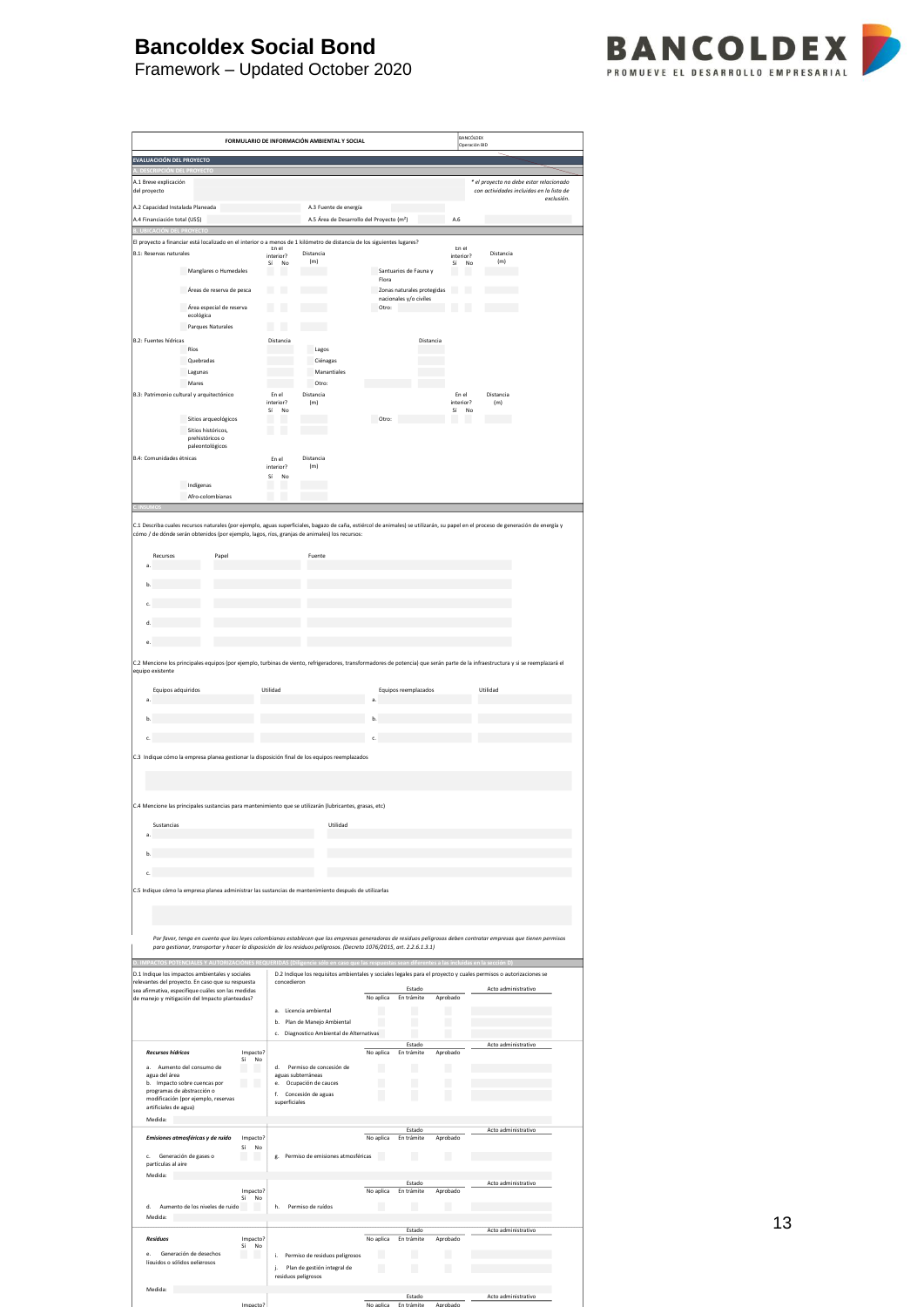

## **Appendix IV: Exclusion List**

Bancóldex will not support companies or projects directly or indirectly linked to the following activities:

1. Production or trade in substances that deplete the ozone layer subject to phase-out at the international level<sup>6</sup>.

2. Transboundary transportation of hazardous waste<sup>7</sup>.

3. Import or manufacture of products with polychlorinated biphenyls<sup>8</sup>.

4. Import, production or trade of chemicals, pesticides, herbicides and others persistent organic pollutants subject to phase-out<sup>9</sup>.

5. Production, trade or use of non-agglomerated asbestos fibers (asbestos)<sup>10</sup>.

6. Activities of handling, import or re-export of radioactive materials<sup>11</sup>.

7. Production or trade of pharmaceutical specialties subject to gradual elimination or prohibition at the international level.

8. Activities of production or trade in wood products and other forest products from forests without a proper sustainable management plan.

9. Projects to be developed in protection and conservation areas that do not have the respective permission from the designated authority.

10. Activities involving trade in species of wild flora and fauna threatened or regulated by CITES or products derived from them<sup>12</sup>.

11. Fishing in the marine environment with nets of more than 2.5 km in length.

12. Activities that violate labor legislation, the fundamental principles and rights contemplated by the International Labor Organization, involve child labor and / or incorporate discriminatory practices due to age, gender, political opinion, among others, and / or violate the right of the free association and collective bargaining.

13. Similarly, those activities that violate the rights of ethnic groups.

14. Production and distribution of anti-democratic material.

15. Any business related to pornography and / or prostitution.

16. Manufacture or trafficking of arms and ammunition.

## **Appendix V: SURVEY IMPACT METHODOLOGY**

As a follow-up survey to the recovery and reactivation credit lines, Bancóldex will reach out via phone call to the business that received credit under those lines. The survey is a multiple-choice questionnaire uploaded in Microsoft Forms. In this way, the businessowner/manager can answer it directly or during the phone call. The survey has three parts.

1

<sup>9</sup> Rotterdam Convention on the applicable prior informed consent procedure hits

pesticides and hazardous chemicals in international trade, signed in 1998 and Convention Stockholm Convention on Persistent Organic Pollutants, signed by Colombia in 2001.

<sup>6</sup> Montreal Protocol. Signed by Colombia in 1992.

<sup>7</sup> Unless it complies with the Basel Convention on the Control of Cross-Border Movements of Dangerous Rights and Their Elimination and the underlying regulations. Approved by Colombia in 1996.

<sup>&</sup>lt;sup>8</sup> Stockholm Convention on Persistent Organic Pollutants. Signed by Colombia in 2001

 $10$  It does not apply to the purchase and use of agglomerated asbestos fiber cement in which the asbestos content is less than 20%

<sup>&</sup>lt;sup>11</sup> This does not apply to the purchase of medical equipment, quality control equipment and any equipment where the radioactive source is considered insignificant and / or is properly coated.

<sup>&</sup>lt;sup>12</sup> Convention on International Trade in Endangered Species of Wild Fauna and Flora, 1963.